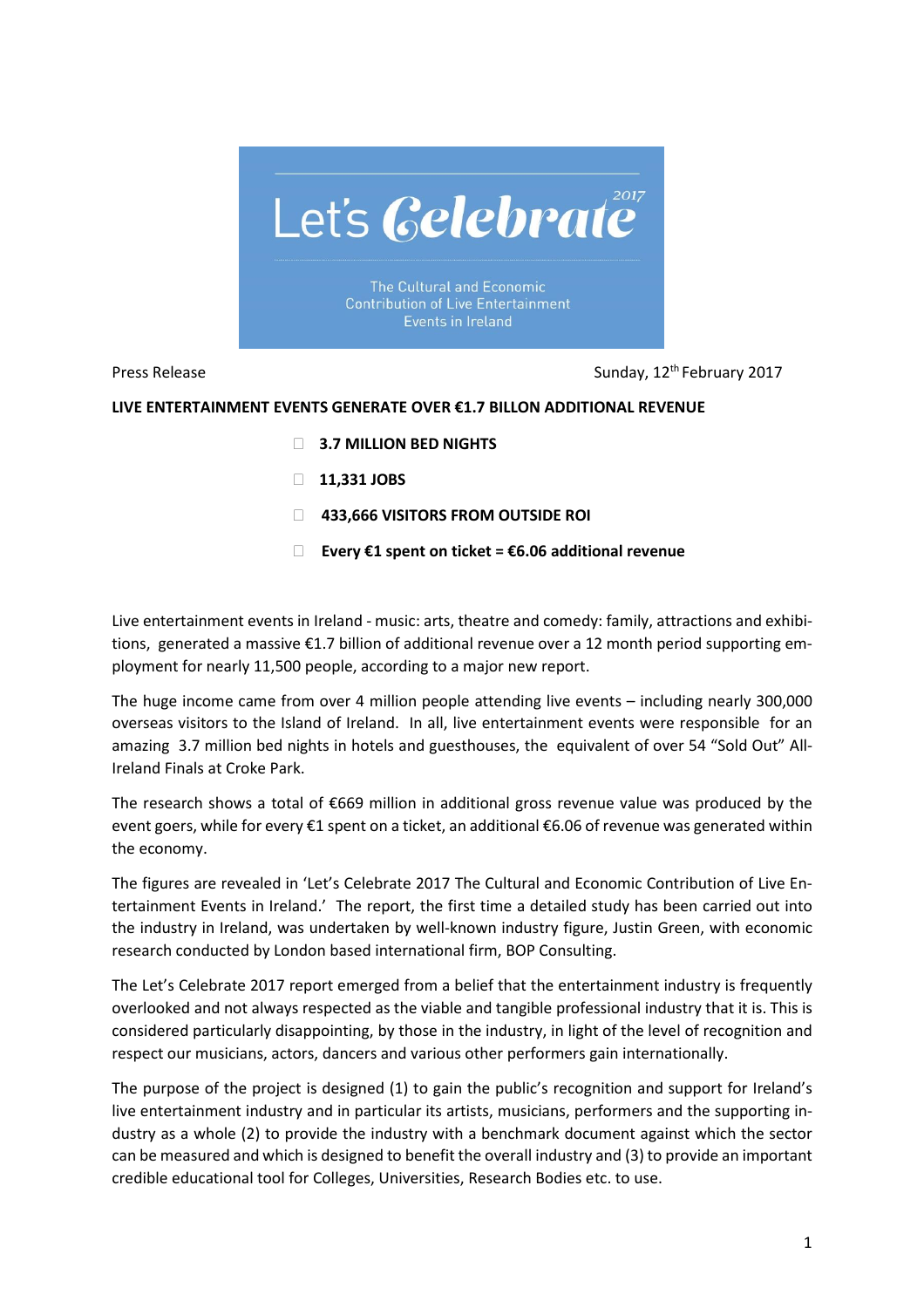Quantifying the economic and cultural impact of live entertainment in Ireland for the first time, the Let's Celebrate 2017 report is a ground-breaking, independent piece of research. This benchmarking document examines the current status of live entertainment events in Ireland and its economic and cultural contribution to the country.

Based on ticket sales by Ticketmaster Ireland over a 12-month period, the document also involved a detailed survey of over 5,700 ticket attendees across relevant events.

The document also assesses the impact of a range of different live entertainment genres - Music: Arts, Theatre and Comedy: Family, Attractions and Exhibitions. It breaks down the impact of these genres geographically (Dublin, the rest of the Republic of Ireland and Northern Ireland) and provides a number of case studies on live entertainment across the Island of Ireland.

In the Republic, an additional €1.3 billion revenue was generated by live entertainment events which were attended by 3.4 million people of which 433,666 came from Northern Ireland and overseas. The total number of bed-nights arising from live entertainment events in the Republic in the 12 months surveyed was 3.1 million.

As well as the Republic, the research also details the relevant figures for Northern Ireland, Dublin and the rest of the Republic. The study shows that over 83,000 fans were lost to Northern Ireland by travelling to events there.

As well as the key research, the report also has contributions from a cross-section of contributors including Paul McGuinness the former U2 Manager, promoters Caroline Downey, Peter Aiken and Denis Desmond, Michael O'Leary of Ryanair, Anne Clarke of Landmark Productions, Moya Doherty of Riverdance, Louis Walsh, Simon Cowell, Lord Henry Mountcharles, Niall Stokes of Hot Press and others as well as artists such as Robbie Williams, Michael Flatley, Michael Bublé, Brendan O'Carroll, Hozier, Danny O'Donoghue from the Script, Daniel O'Donnell and Panti Bliss.

Some of the business groups who contributed include Fáilte Ireland, Chambers Ireland, IMRO (Irish Music Rights Organisation), DLRCC/Richard Shakespeare, Dublin City Council, Irish Hotels Federation, Iarnród Eireann, Vintners Federation of Ireland, the Licensed Vintners' Association, the Lord Mayor of Cork, the GAA, Aviva Stadium, Croke Park and others.

In an introduction to the report, **Professor Andrew Burke, Dean & Chair of Business Studies, Trinity College Dublin**, said: "*Using a very comprehensive and robust dataset, this study highlights the turno*ver of these industries, the number of jobs created as well as the spill-over effects on the rest of the *economy. Live performance is clearly shown to be a valuable business sector*."

**Mr Justin Green**, whose brainchild the study was, said: "*We felt it extremely important that every element of the report, including both the figures and research be quantifiable, tangible and verifiable.* The audit is based on factual information and presented in a format which provides a template for the *industry to build upon."*

Commenting on the report, broadcaster **Pat Kenny of Newstalk**, described it as: "*An astonishing*, *fascinating reveal of how much Entertainment Events contribute to Irish Culture, Jobs and the Economy at large. Hugely valuable*".